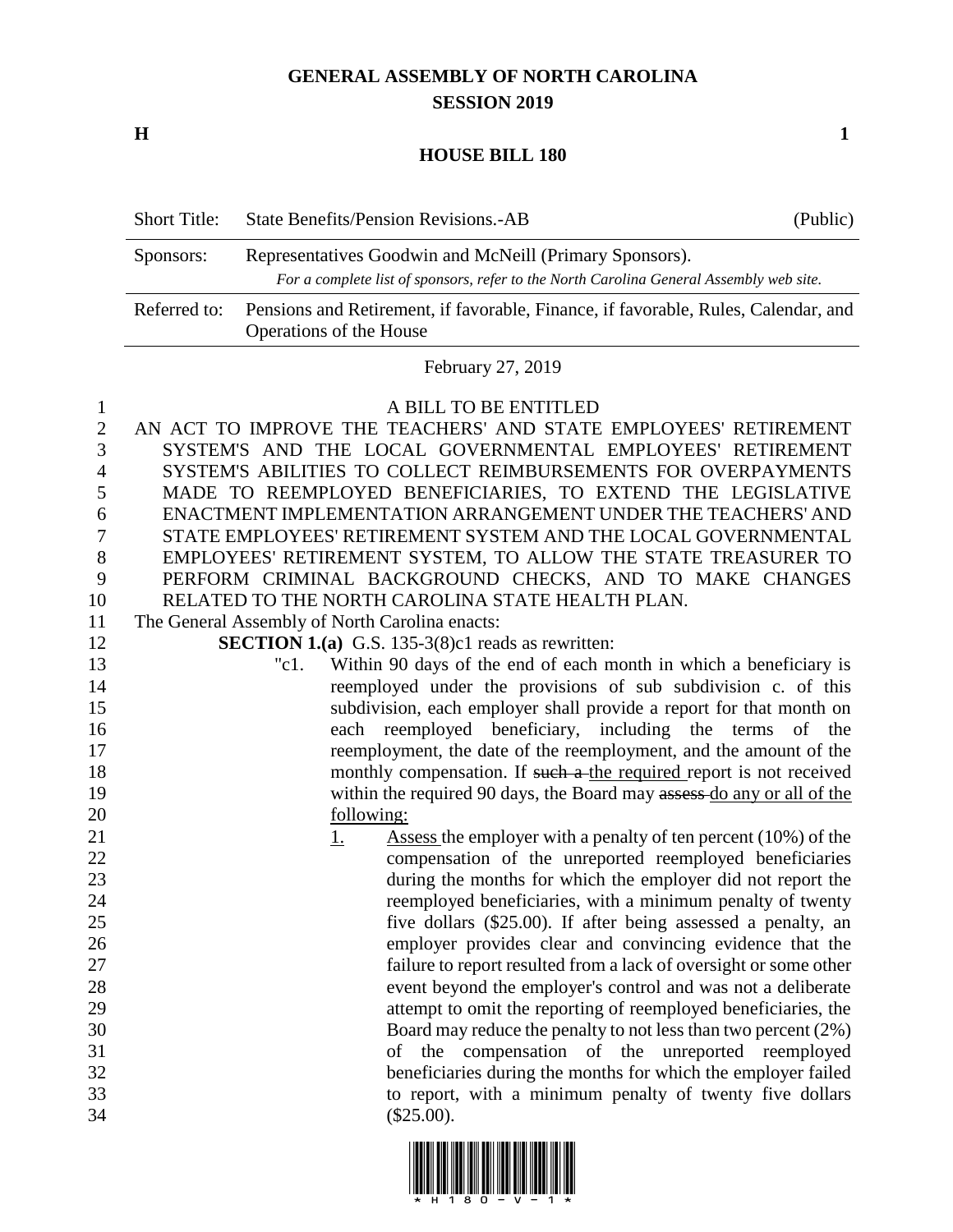| <b>General Assembly Of North Carolina</b> |             |                                                              | <b>Session 2019</b>                                                     |
|-------------------------------------------|-------------|--------------------------------------------------------------|-------------------------------------------------------------------------|
|                                           | $2_{\cdot}$ |                                                              | Require the employer to reimburse the Retirement System for             |
|                                           |             |                                                              | any retirement allowance paid to the beneficiary during a               |
|                                           |             |                                                              | period when the allowance would have been suspended under               |
|                                           |             |                                                              | sub-subdivision c. of this subdivision had the report been              |
|                                           |             | received within the required 90 days.                        |                                                                         |
|                                           | <u>3.</u>   |                                                              | Require the employer to pay any amounts that the beneficiary            |
|                                           |             |                                                              | would have been required to pay to the Retirement System                |
|                                           |             |                                                              | under sub-subdivision f. of this subdivision had the report been        |
|                                           |             | received within the required 90 days.                        |                                                                         |
|                                           |             |                                                              | Upon receipt by the employer of notice that a penalty has been          |
|                                           |             |                                                              | assessed under this sub subdivision, any payment is due to the          |
|                                           |             |                                                              | Retirement System under this sub-subdivision, the employer shall        |
|                                           |             |                                                              | remit the payment of the penalty amount due to the Retirement           |
|                                           |             |                                                              | System, in one lump sum, no later than 90 days from the date of the     |
|                                           | notice.     |                                                              |                                                                         |
|                                           |             |                                                              | If an employer is required to make payments to the Retirement System    |
|                                           |             |                                                              | under sub-sub-subdivision 2. or sub-sub-subdivision 3. of this          |
|                                           |             |                                                              | sub-subdivision, then (i) the beneficiary shall have no obligation to   |
|                                           |             |                                                              | reimburse the Retirement System for related amounts under               |
|                                           |             |                                                              | sub-subdivisions c. or f. of this subdivision, (ii) the provisions of   |
|                                           |             |                                                              | G.S. 135-9(b) relating to offsetting overpayments against payments      |
|                                           |             |                                                              | made from the Retirement System to the member or beneficiary shall      |
|                                           |             |                                                              | not apply, (iii) the Retirement System shall have no duty under         |
|                                           |             |                                                              | <u>G.S. 143-64.80 to pursue repayment of overpayments from the</u>      |
|                                           |             |                                                              | beneficiary, (iv) the overpayments shall not be considered a debt of    |
|                                           |             |                                                              | the beneficiary under Chapter 105A of the General Statutes, and (v)     |
|                                           |             |                                                              | the beneficiary's effective date of retirement shall be adjusted if the |
|                                           |             |                                                              | adjustment is required under sub-subdivision f. of this subdivision."   |
|                                           |             | <b>SECTION 1.(b)</b> G.S. 128-24(5) $c1$ reads as rewritten: |                                                                         |
|                                           | "c1.        |                                                              | Within 90 days of the end of each month in which a beneficiary is       |
|                                           |             |                                                              | reemployed under the provisions of sub-subdivision c. of this           |
|                                           |             |                                                              | subdivision, each employer shall provide a report for that month on     |
|                                           |             |                                                              | each reemployed beneficiary, including the terms of the                 |
|                                           |             |                                                              | reemployment, the date of the reemployment, and the amount of the       |
|                                           |             |                                                              | monthly compensation. If such a the required report is not received     |
|                                           |             |                                                              | within the required 90 days, the Board may assess do any or all of the  |
|                                           | following:  |                                                              |                                                                         |
|                                           | <u>1.</u>   |                                                              | Assess the employer with a penalty of ten percent $(10\%)$ of the       |
|                                           |             |                                                              | compensation of the unreported reemployed beneficiaries                 |
|                                           |             |                                                              | during the months for which the employer did not report the             |
|                                           |             |                                                              | reemployed beneficiaries, with a minimum penalty of                     |
|                                           |             |                                                              | twenty-five dollars (\$25.00). If after being assessed a penalty,       |
|                                           |             |                                                              | an employer provides clear and convincing evidence that the             |
|                                           |             |                                                              | failure to report resulted from a lack of oversight or some other       |
|                                           |             |                                                              | event beyond the employer's control and was not a deliberate            |
|                                           |             |                                                              | attempt to omit the reporting of reemployed beneficiaries, the          |
|                                           |             |                                                              | Board may reduce the penalty to not less than two percent (2%)          |
|                                           |             |                                                              | of the compensation of the unreported reemployed                        |
|                                           |             |                                                              | beneficiaries during the months for which the employer failed           |
|                                           |             |                                                              | to report, with a minimum penalty of twenty-five dollars                |
|                                           |             | $(\$25.00).$                                                 |                                                                         |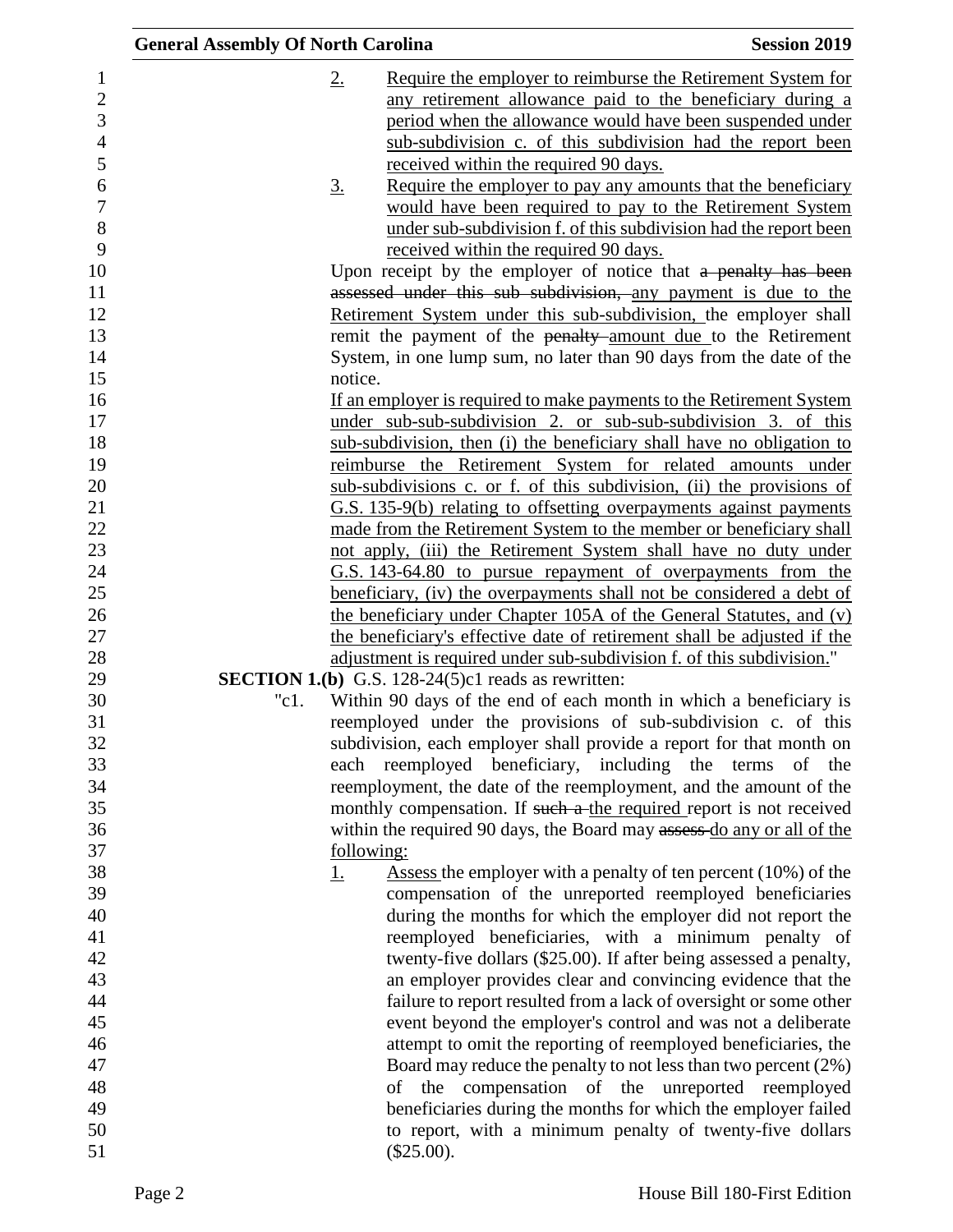|                | <b>General Assembly Of North Carolina</b> |                   |                                                            | <b>Session 2019</b>                                                                               |
|----------------|-------------------------------------------|-------------------|------------------------------------------------------------|---------------------------------------------------------------------------------------------------|
| $\mathbf{1}$   |                                           | $2_{\cdot}$       |                                                            | Require the employer to reimburse the Retirement System for                                       |
| $\overline{2}$ |                                           |                   |                                                            | any retirement allowance paid to the beneficiary during a                                         |
| 3              |                                           |                   |                                                            | period when the allowance would have been suspended under                                         |
| 4              |                                           |                   |                                                            | sub-subdivision c. of this subdivision had the report been                                        |
| 5              |                                           |                   | received within the required 90 days.                      |                                                                                                   |
| 6              |                                           | $\underline{3}$ . |                                                            | Require the employer to pay any amounts that the beneficiary                                      |
| 7              |                                           |                   |                                                            | would have been required to pay to the Retirement System                                          |
| 8              |                                           |                   |                                                            | under sub-subdivision f. of this subdivision had the report been                                  |
| 9              |                                           |                   | received within the required 90 days.                      |                                                                                                   |
| 10             |                                           |                   |                                                            | Upon receipt by the employer of notice that a penalty has been                                    |
| 11             |                                           |                   |                                                            | assessed under this sub-subdivision, any payment is due to the                                    |
| 12             |                                           |                   |                                                            | Retirement System under this sub-subdivision, the employer shall                                  |
| 13             |                                           |                   |                                                            | remit the payment of the penalty amount due to the Retirement                                     |
| 14             |                                           |                   |                                                            | System, in one lump sum, no later than 90 days from the date of the                               |
| 15             |                                           | notice.           |                                                            |                                                                                                   |
| 16             |                                           |                   |                                                            | If an employer is required to make payments to the Retirement System                              |
| 17             |                                           |                   |                                                            | under sub-sub-subdivision 2. or sub-sub-subdivision 3. of this                                    |
| 18             |                                           |                   |                                                            | sub-subdivision, then (i) the beneficiary shall have no obligation to                             |
| 19             |                                           |                   |                                                            | reimburse the Retirement System for related amounts under                                         |
| 20             |                                           |                   |                                                            | sub-subdivisions c. or e. of this subdivision, (ii) the provisions of                             |
| 21             |                                           |                   |                                                            | G.S. 128-31(b) relating to offsetting overpayments against payments                               |
| 22             |                                           |                   |                                                            | made from the Retirement System to the member or beneficiary shall                                |
| 23             |                                           |                   |                                                            | not apply, (iii) the Retirement System shall have no duty under                                   |
| 24             |                                           |                   |                                                            | <u>G.S. 143-64.80 to pursue repayment of overpayments from the</u>                                |
| 25             |                                           |                   |                                                            | beneficiary, (iv) the overpayments shall not be considered a debt of                              |
| 26             |                                           |                   |                                                            | the beneficiary under Chapter 105A of the General Statutes, and (v)                               |
| 27             |                                           |                   |                                                            | the beneficiary's effective date of retirement shall be adjusted if the                           |
| 28             |                                           |                   |                                                            | adjustment is required under sub-subdivision e. of this subdivision."                             |
| 29             |                                           |                   |                                                            | <b>SECTION 1.(c)</b> This section is effective July 1, 2020, and applies to reports required      |
| 30             | to be made on or after that date.         |                   |                                                            |                                                                                                   |
| 31             |                                           |                   | <b>SECTION 2.(a)</b> G.S. 135-7(h) reads rewritten:        |                                                                                                   |
| 32             | " $(h)$                                   |                   |                                                            | Legislative Enactment Implementation Arrangement. – The Legislative Enactment                     |
| 33             |                                           |                   |                                                            | Implementation Arrangement (LEIA) is established effective October 1, 2017, and placed under      |
| 34             |                                           |                   |                                                            | the management of the Board of Trustees. The purpose of the LEIA is to provide for timely         |
| 35             |                                           |                   |                                                            | administrative implementation of legislative provisions regarding the retirement of, or payment   |
| 36             |                                           |                   |                                                            | of retirement benefits to, public officers or public employees. The LEIA shall have the following |
| 37             | parameters:                               |                   |                                                            |                                                                                                   |
| 38             |                                           |                   |                                                            |                                                                                                   |
| 39             | (2)                                       |                   |                                                            | Funding of the LEIA. – In the event that the General Assembly creates or                          |
| 40             |                                           |                   |                                                            | modifies any provision for the retirement of, or payment of retirement benefits                   |
| 41             |                                           |                   |                                                            | to, public officers or public employees that has a cost savings as measured by                    |
| 42             |                                           |                   |                                                            | actuarial note required by Article 15 of Chapter 120 of the General Statutes,                     |
| 43             |                                           |                   |                                                            | the Board of Trustees may direct up to one hundredth percent $(0.01\%)$ of the                    |
| 44             |                                           |                   |                                                            | required contributions to fund the LEIA. These funds must be deposited in a                       |
| 45             |                                           |                   |                                                            | separate fund from the fund into which regular employer contributions are                         |
| 46             |                                           |                   |                                                            | deposited for the Retirement System. The Board of Trustees shall not direct                       |
| 47             |                                           |                   |                                                            | any employer contributions into the LEIA after November 1, 2021-2026.                             |
| 48             | $\ldots$ "                                |                   |                                                            |                                                                                                   |
| 49             |                                           |                   | <b>SECTION 2.(b)</b> G.S. 128-29 $(g)$ reads as rewritten: |                                                                                                   |
| 50             | " $(g)$                                   |                   |                                                            | Legislative Enactment Implementation Arrangement. - The Legislative Enactment                     |
| 51             |                                           |                   |                                                            | Implementation Arrangement (LEIA) is established effective October 1, 2017, and placed under      |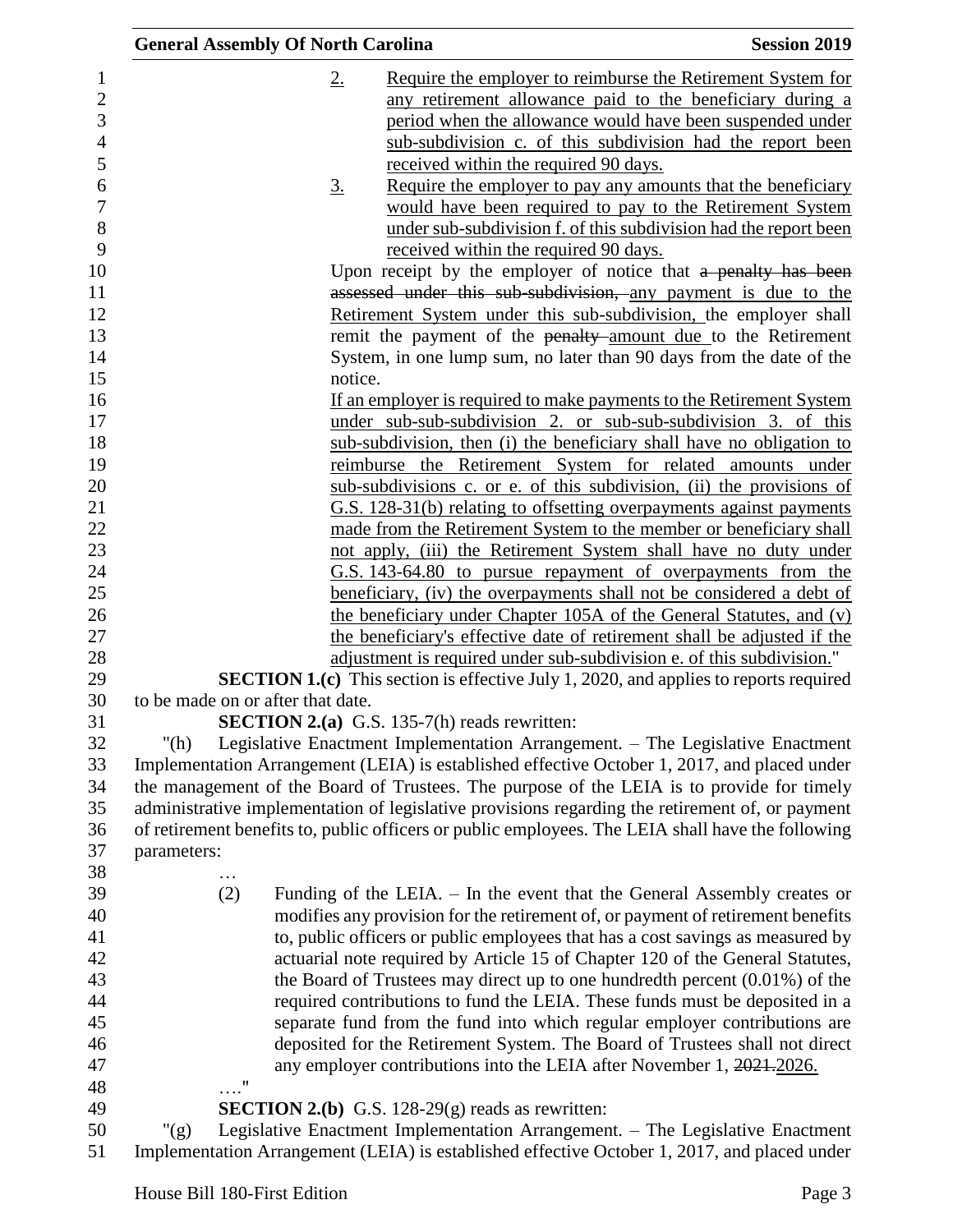## **General Assembly Of North Carolina Session 2019 Session 2019**  the management of the Board of Trustees. The purpose of the LEIA is to provide for timely administrative implementation of legislative provisions regarding the retirement of, or payment of retirement benefits to, public officers or public employees. The LEIA shall have the following parameters: … (2) Funding of the LEIA. – In the event that the General Assembly creates or modifies any provision for the retirement of, or payment of retirement benefits to, public officers or public employees that has a cost savings as measured by actuarial note required by Article 15 of Chapter 120 of the General Statutes, the Board of Trustees may direct up to one hundredth percent (0.01%) of the required contributions to fund the LEIA. These funds must be deposited in a separate fund from the fund into which regular employer contributions are deposited for the Retirement System. The Board of Trustees shall not direct 14 any employer contributions into the LEIA after November 1, 2021.2026. …." **SECTION 3.** Article 6 of Chapter 147 of the General Statutes is amended by adding a new section to read: "**§ 147-75.1. Criminal record checks for the Department of State Treasurer.** (a) The Department of State Treasurer may obtain from the State and National Repositories of Criminal Histories or from any other lawful source the criminal history of any of the following individuals: (1) A current or prospective permanent or temporary employee of the Department of State Treasurer. 24 (2) A contractor with the Department of State Treasurer. (3) An employee or agent of a contractor with the Department of State Treasurer who is performing or will perform work for the Department of State Treasurer. 27 (4) A volunteer of the Department of State Treasurer. 28 (5) Any other individual otherwise engaged by the Department of State Treasurer who will have access to health or financial information or data maintained by the Department of State Treasurer that is confidential or otherwise nonpublic. (b) The Department of State Treasurer may deny employment to or dismiss any 32 individual identified under subdivisions  $(1)$ ,  $(2)$ ,  $(4)$ , and  $(5)$  of subsection (a) of this section who refuses to consent to a criminal history record check or to the use of fingerprints or other identifying information required by the State or National Repositories of Criminal Histories. Any refusal shall constitute just cause for the employment denial or the dismissal from employment. (c) The Department of State Treasurer may extend a conditional offer of employment pending the results of a criminal history record check authorized by this section." **SECTION 4.(a)** Part 3 of Article 3B of Chapter 135 of the General Statutes is amended by adding a new section to read: "**§ 135-48.37B. Attachment and garnishment of overpayments and unpaid premiums from individuals no longer employed by employing units.** (a) Applicability. – This section applies to an individual who is no longer employed by an employing unit and to whom any of the following circumstances apply: (1) An overpayment or erroneous payment of benefits, claims, or other amounts has been paid on behalf of the individual or individual's dependent by the Plan and the amount owed had not been repaid to the Plan. (2) Unpaid premiums are owed by the individual for coverage provided by the Plan to the individual or the individual's dependent. (b) Notice of Amount Due. – The Plan shall provide notice to an individual of the amounts owed and provide the individual with at least 30 calendar days to respond to the notice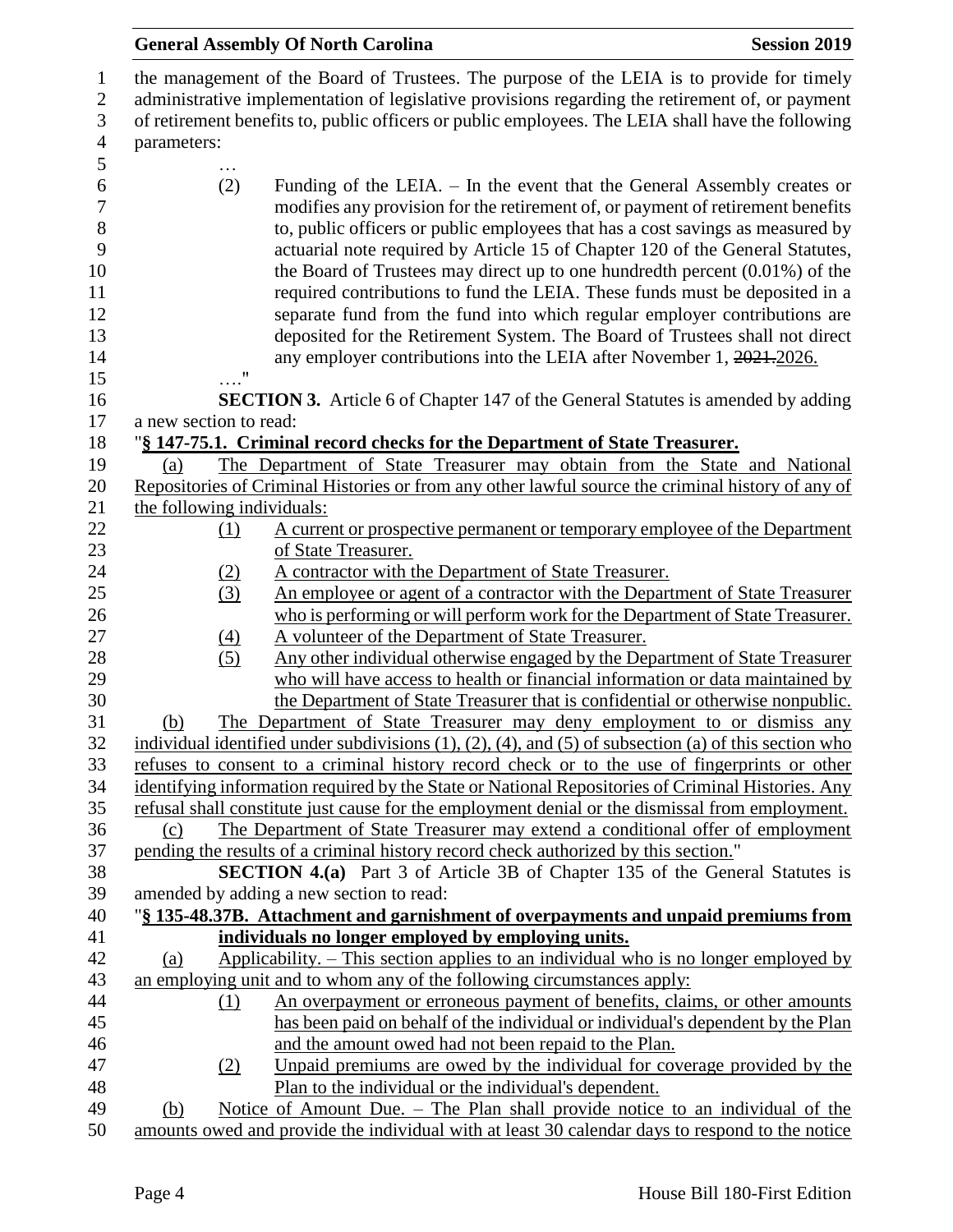# **General Assembly Of North Carolina Session 2019**

| $\mathbf{1}$     | and either (i) repay the amount owed in full or (ii) enter into a payment plan approved by the       |
|------------------|------------------------------------------------------------------------------------------------------|
| $\mathbf{2}$     | Plan for the amount owed.                                                                            |
| 3                | <u>Attachment and Garnishment. – Intangible property that belongs to an individual, is</u><br>(c)    |
| $\overline{4}$   | owed to an individual, or has been transferred by an individual under circumstances that would       |
| 5                | permit it to be levied upon if it were tangible property is subject to attachment and garnishment    |
| $\boldsymbol{6}$ | in payment of an overpayment or erroneous payment or unpaid premium that is due from the             |
| $\boldsymbol{7}$ | individual and is collectible under this Article. Intangible personal property includes bank         |
| 8                | deposits, rent, salaries, wages, property held in the Escheat Fund, and any other property           |
| 9                | incapable of manual levy or delivery.                                                                |
| 10               | A person who is in possession of intangible property that is subject to attachment and               |
| 11               | garnishment is the garnishee and is liable for the amount the individual owes. The liability applies |
| 12               | only to the amount of the individual's property in the garnishee's possession, reduced by any        |
|                  |                                                                                                      |
| 13               | amount the individual owes the garnishee.                                                            |
| 14               | Provided any amount due remains unpaid and provided the individual has not entered into a            |
| 15               | payment plan approved by the Plan, upon the expiration of the 30 calendar days required by           |
| 16               | subsection (b) of this section, the Plan may submit to a financial institution, as defined in        |
| 17               | G.S. 53B-2, information that identifies an individual who owes an overpayment or erroneous           |
| 18               | payment or an unpaid premium that is collectible under this section and the amount due. The          |
| 19               | Plan may submit the information on a quarterly basis or, with the agreement of the financial         |
| 20               | institution, on a more frequent basis. A financial institution that receives the information must    |
| 21               | determine the amount, if any, of intangible property it holds that belongs to the individual and     |
| 22               | must inform the Plan of its determination. The Plan must reimburse a financial institution for its   |
| 23               | costs in providing the information, not to exceed the amount payable to the financial institution    |
| 24               | under G.S. 110-139 for providing information for use in locating a noncustodial parent.              |
| 25               | No more than ten percent (10%) of an individual's wages or salary is subject to attachment           |
| 26               | and garnishment. The wages or salary of an employee of the United States, the State, or a political  |
| 27               | subdivision of the State are subject to attachment and garnishment.                                  |
| 28               | Notice to Garnishee. – Before the Plan attaches and garnishes intangible property in<br>(d)          |
| 29               | payment of an overpayment or erroneous payment or unpaid premium, the Plan must send the             |
| 30               | garnishee a notice of garnishment. The notice must be sent either in person, by certified mail with  |
| 31               | a return receipt requested, or, with the agreement of the garnishee, by electronic means. The        |
| 32               | notice must contain all of the following information:                                                |
| 33               | $(1)$ The individual's name.                                                                         |
| 34               | (2)<br>The individual's social security number or federal identification number.                     |
| 35               | (3)<br>The amount of money the individual owes the Plan.                                             |
| 36               | (4)<br>An explanation of the liability of a garnishee for the amounts owed.                          |
| 37               | An explanation of the garnishee's responsibility concerning the notice.<br>(5)                       |
| 38               | Action. $-$ A garnishee must comply with a notice of garnishment or file a written<br>(e)            |
| 39               | response to the notice within the time set in this subsection. A garnishee that is a financial       |
| 40               | institution must comply or file a response within 20 days after receiving a notice of garnishment.   |
| 41               | All other garnishees must comply or file a response within 30 days after receiving a notice of       |
| 42               | garnishment. A written response must explain why the garnishee is not subject to garnishment         |
| 43               | and attachment.                                                                                      |
| 44               | Upon receipt of a written response, the Plan must contact the garnishee and schedule a               |
| 45               | conference to discuss the response or inform the garnishee of the Plan's position concerning the     |
| 46               | response. If the Plan does not agree with the garnishee on the garnishee's liability, the Plan may   |
| 47               | proceed to enforce the garnishee's liability any amounts owed under this section by civil action.    |
| 48               | Limitations. – Nothing in this Part shall be construed to limit the Plan's ability to<br>(f)         |
| 49               | pursue alternative judicial remedies against an individual, including the pursuit of a judgment      |
| 50               | and lien against real property."                                                                     |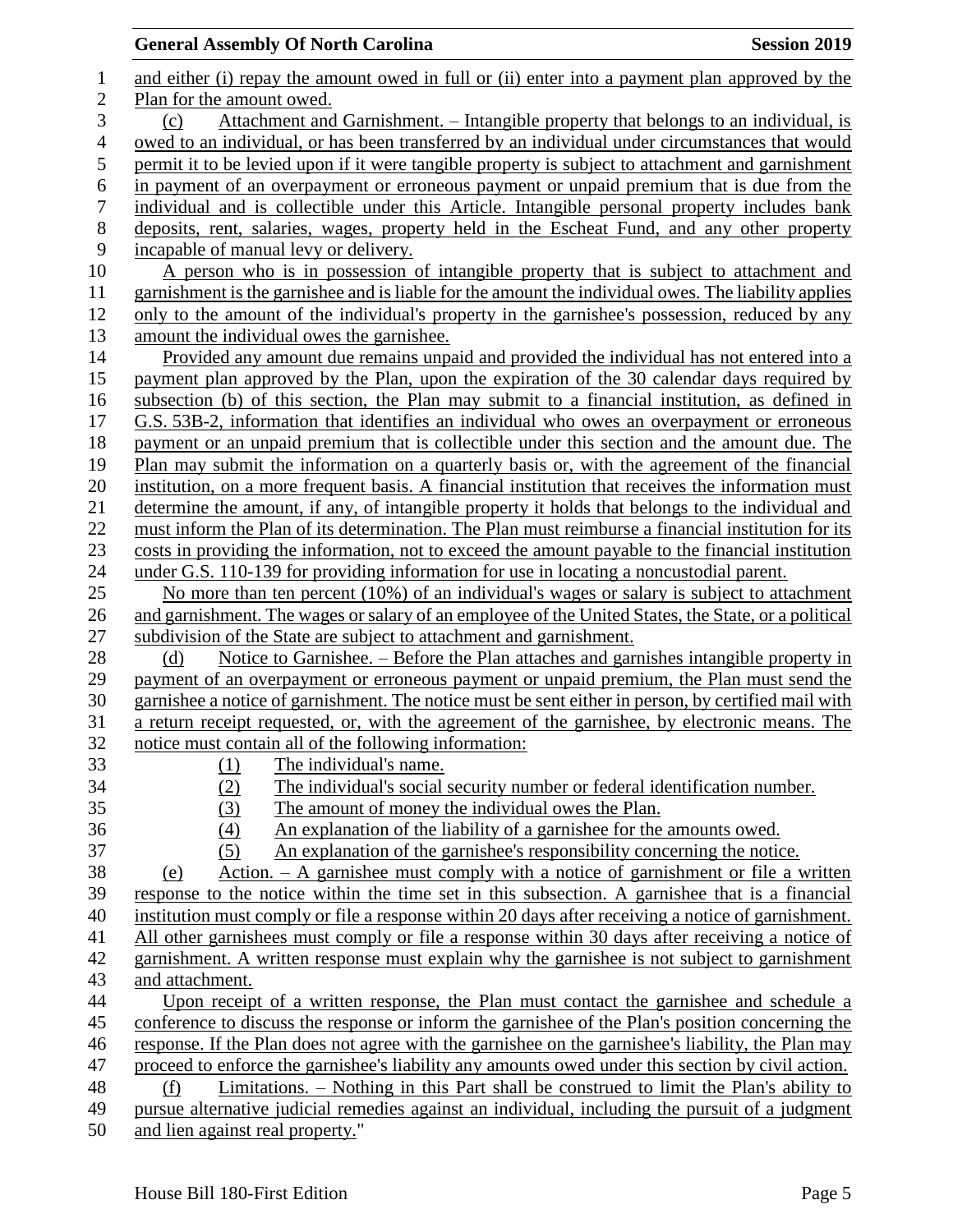| <b>General Assembly Of North Carolina</b>  |                                                                                                                                                                                              | <b>Session 2019</b>                                                     |
|--------------------------------------------|----------------------------------------------------------------------------------------------------------------------------------------------------------------------------------------------|-------------------------------------------------------------------------|
|                                            | <b>SECTION 4.(b)</b> This section is effective October 1, 2019, and applies to notices of                                                                                                    |                                                                         |
|                                            | amounts due sent by the Plan on or after that date.                                                                                                                                          |                                                                         |
|                                            | <b>SECTION 5.(a)</b> G.S. 135-48.1(9) reads as rewritten:                                                                                                                                    |                                                                         |
| "(9)                                       | Dependent child. $-$ Subject to the eligibility requirements of subsections (a)                                                                                                              |                                                                         |
|                                            | and $(b)$ (c) of G.S. 135-48.41, and except as provided in subsection (b) of                                                                                                                 |                                                                         |
|                                            | G.S. 135-48.41, any of the following individuals, up to the first month                                                                                                                      |                                                                         |
|                                            | following the dependent child's individual's 26th birthday:                                                                                                                                  |                                                                         |
| a.                                         |                                                                                                                                                                                              | A natural or legally adopted child or children of the employee, whether |
|                                            | or not the child is living with the employee.                                                                                                                                                |                                                                         |
| $\mathbf b$ .                              |                                                                                                                                                                                              | A foster child or children of the employee, whether or not the child is |
|                                            | living with the employee.                                                                                                                                                                    |                                                                         |
| c.                                         | A child for which an employee is a court-appointed guardian.                                                                                                                                 |                                                                         |
| d.                                         |                                                                                                                                                                                              | A stepchild of a member who is married to the stepchild's natural       |
|                                            | parent.                                                                                                                                                                                      |                                                                         |
| e.                                         | Repealed by Session Laws 2011-96, s. 3(a), effective July 1, 2011."                                                                                                                          |                                                                         |
|                                            | <b>SECTION 5.(b)</b> G.S. 135-48.41 read as rewritten:                                                                                                                                       |                                                                         |
|                                            | "§ 135-48.41. Additional eligibility provisions.                                                                                                                                             |                                                                         |
|                                            |                                                                                                                                                                                              |                                                                         |
| (b)                                        | A dependent child shall not be eligible for coverage under the Plan if the dependent                                                                                                         |                                                                         |
|                                            | child is eligible for employer based health care outside of the State Health Plan for Teachers and                                                                                           |                                                                         |
|                                            | State Employees, other than a parent's claim. Coverage-Notwithstanding the age requirement                                                                                                   |                                                                         |
|                                            | under G.S. 135-48.1(9), coverage of a dependent child may be extended continued beyond the                                                                                                   |                                                                         |
|                                            | dependent child's 26th birthday if the dependent child is physically or mentally incapacitated to                                                                                            |                                                                         |
|                                            | the extent that he or she is incapable of earning a living and (i) such handicap developed or began                                                                                          |                                                                         |
|                                            | to develop before the dependent's 19th birthday, or (ii) such handicap developed or began to                                                                                                 |                                                                         |
|                                            | develop before the dependent's 26th birthday disabled and if the dependent child was covered by                                                                                              |                                                                         |
|                                            | the Plan in accordance with G.S. 135-48.40(d)(7).on the dependent child's 26th birthday.                                                                                                     |                                                                         |
|                                            | Verification of the dependent child's disability must be provided to the Plan no later than 60 days                                                                                          |                                                                         |
| after the dependent child's 26th birthday. |                                                                                                                                                                                              |                                                                         |
| (c)                                        | No person shall be eligible for coverage as a dependent if eligible as an employee or                                                                                                        |                                                                         |
|                                            | retired employee, except when a spouse is eligible on a fully contributory basis. basis or when                                                                                              |                                                                         |
|                                            | the person is a dependent child. In addition, no person shall be eligible for coverage as a                                                                                                  |                                                                         |
|                                            | dependent of more than one employee or retired employee at the same time.                                                                                                                    |                                                                         |
| $\ldots$ "                                 |                                                                                                                                                                                              |                                                                         |
|                                            | <b>SECTION 5.(c)</b> This section is effective when it becomes law and applies to all new                                                                                                    |                                                                         |
|                                            | enrollment or reenrollment in the State Health Plan on and after that date.                                                                                                                  |                                                                         |
|                                            | <b>SECTION 6.(a)</b> G.S. 135-48.37 reads as rewritten:                                                                                                                                      |                                                                         |
|                                            | "§ 135-48.37. Liability of third person; right of subrogation; right of first recovery.                                                                                                      |                                                                         |
| (a)                                        | The Plan shall have the right of subrogation upon all of the Plan member's right to                                                                                                          |                                                                         |
|                                            | recover from a liable third party for payment made under the Plan, Notwithstanding any other                                                                                                 |                                                                         |
|                                            | provisions of law to the contrary, the Plan shall be subrogated to all Plan member rights of<br>recovery, contractual or otherwise, including first-party underinsured or MedPay coverage or |                                                                         |
|                                            | third-party insurance coverage, for all medical expenses, including provider, hospital, surgical,                                                                                            |                                                                         |
|                                            | or prescription drug expenses, to the extent those payments are the recovery is related to an injury                                                                                         |                                                                         |
|                                            | caused by a liable third party. A personal injury or wrongful death claim brought by a Plan                                                                                                  |                                                                         |
|                                            | member or a Plan member's representative or estate against a third party shall include a claim for                                                                                           |                                                                         |
|                                            | all medical assistance payments for health care items or services furnished to the Plan member                                                                                               |                                                                         |
|                                            | as a result of the injury. Any personal injury or wrongful death claim brought by a Plan member                                                                                              |                                                                         |
|                                            | or Plan member's representative or estate against a third party that does not include the Plan's                                                                                             |                                                                         |
|                                            | claim shall be deemed to include the Plan's claim. The Plan's claim shall be a lien upon any                                                                                                 |                                                                         |
|                                            | recovery that a Plan member or Plan member's representative or estate obtains.                                                                                                               |                                                                         |
|                                            |                                                                                                                                                                                              |                                                                         |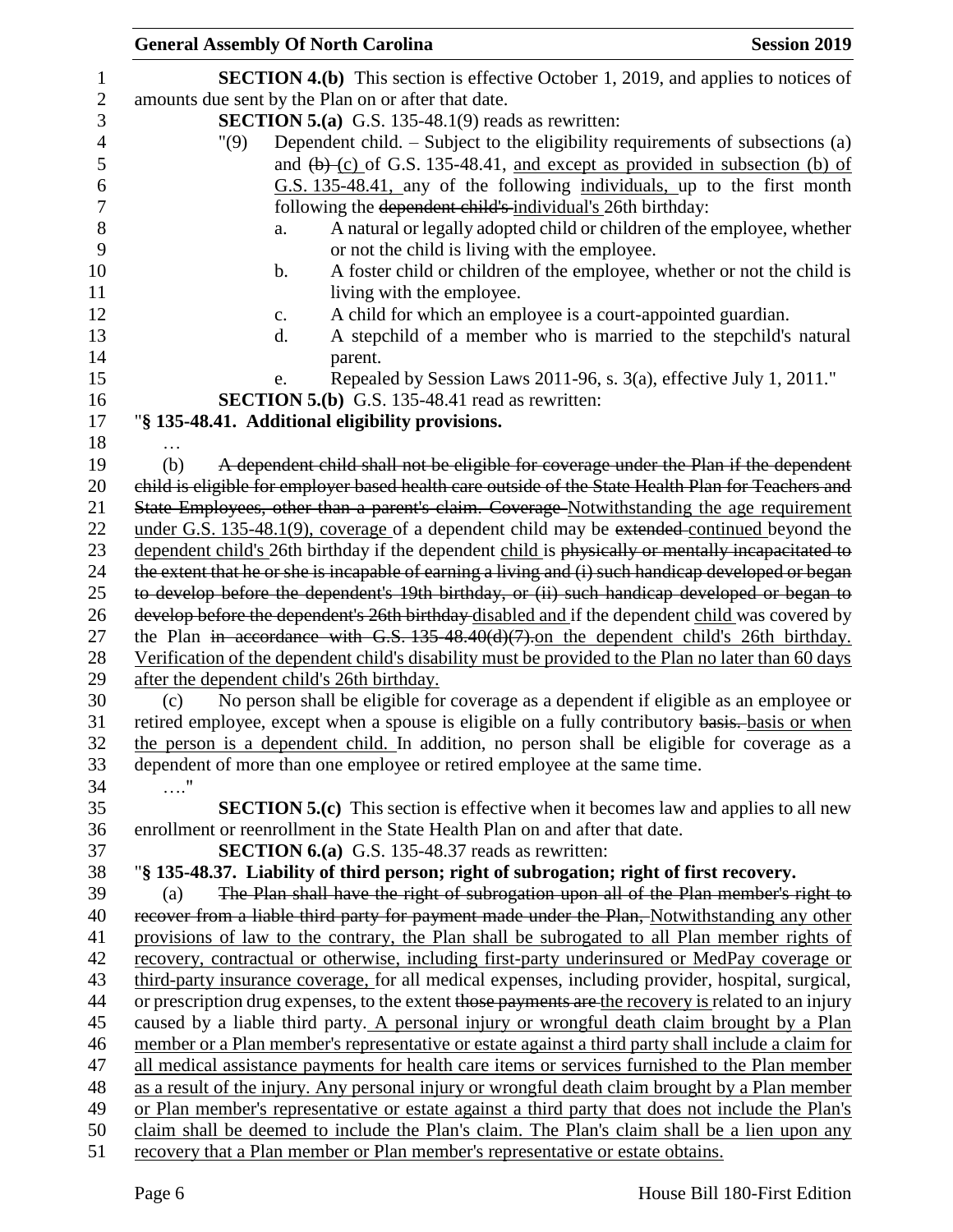### **General Assembly Of North Carolina Session 2019 Session 2019**

1 (a1) The Plan member shall do nothing to prejudice these rights. the Plan's rights under 2 this section. The Plan has the right to first recovery-recovery over all nongovernmental liens and rights, on any amounts so recovered, recovered that are related to an injury caused by a liable third party regardless of (i) whether the nongovernmental liens and rights arose prior to or arise 5 subsequent to the Plan's lien, (ii) whether the amount was recovered by the Plan or Plan, the Plan member, or the Plan member's representative or estate, and (iii) whether the amount was recovered by litigation, arbitration, mediation, settlement, or otherwise. Notwithstanding any other provision of law to the contrary, the recovery limitation set forth in G.S. 28A-18-2 shall not apply to the Plan's right of subrogation of Plan members. (b) If the Plan is precluded from exercising its right of subrogation, it may exercise its

 rights of recovery against any third party who was overpaid. If the Plan recovers damages from a liable third party in excess of the claims paid, any excess will be paid to the member, less a proportionate share of the costs of collection.

 (c) In the event a Plan member or a Plan member's representative or estate recovers any amounts from a liable third party to which the Plan is entitled under this section, the Plan may recover the amounts directly from the Plan member. member, the Plan member's representative 17 or estate, or the insurance company. If, prior to the Plan exercising its rights under this section, a Plan member or the Plan member's representative or estate utilizes or otherwise disposes of any amounts that were recovered from a liable third party to which the Plan is entitled under this section, then the Plan may pursue alternative judicial remedies against the Plan member or Plan member's representative or estate to recover the amount to which the Plan is entitled, including the pursuit of a judgment and lien against real property.

 (c1) The Plan has a lien, for not more than the value of claims paid related to the liability of the third party, on any damages subsequently recovered by a Plan member or a Plan member's representative or estate against any liable third party. If the Plan member or Plan member's representative or estate fails to pursue the remedy against a liable third party, the Plan is subrogated to the rights of the Plan member and is entitled to enforce liability in the Plan's own name or in the name of the Plan member for the amount paid by the Plan.

 (c2) Within 14 days of receipt of the proceeds of a settlement or judgment related to a claim under this section, the Plan member, the Plan member's representative or estate, or the insurance company shall notify the Plan of the receipt of proceeds.

 (c3) Within 30 days of receipt of the proceeds of a settlement or judgment related to a claim under this section, the Plan member, the Plan member's representative or estate, or the insurance company shall distribute to the Plan an amount sufficient to fully satisfy the Plan's lien as required by this section. If that amount is not distributed to the Plan member within 30 days, then the Plan may recover the amount directly from the Plan member or the Plan member's estate or Plan member's representative through any remedy available to the Plan.

 (d) In no event shall the Plan's lien exceed fifty percent (50%) of the total damages recovered by the Plan member, exclusive of the Plan member's reasonable and proportionate costs of collection as determined by the Plan in the Plan's sole discretion. The decision by the 41 Plan as to the reasonable cost-and proportionate costs of collection is conclusive and is not a "final agency decision" for purposes of a contested case under Chapter 150B of the General Statutes. Notice of the Plan's lien or right to recovery shall be presumed when a Plan member is represented by an attorney, and the attorney shall disburse proceeds pursuant to this section.

 (e) The priority of any lien held by the State Health Plan for Teachers and State Employees shall be superior to all nongovernmental liens and rights, whether such liens and 47 rights are prior or subsequent to the lien.

 (f) Any governmental liens having priority over the Plan's right to first recovery shall be deducted from the total damages recovered by the Plan member or Plan member's representative or estate before satisfying the Plan's lien. In no event shall other liens be deducted from the Plan's right to recovery under this section. If insufficient funds remain to fully satisfy the Plan's lien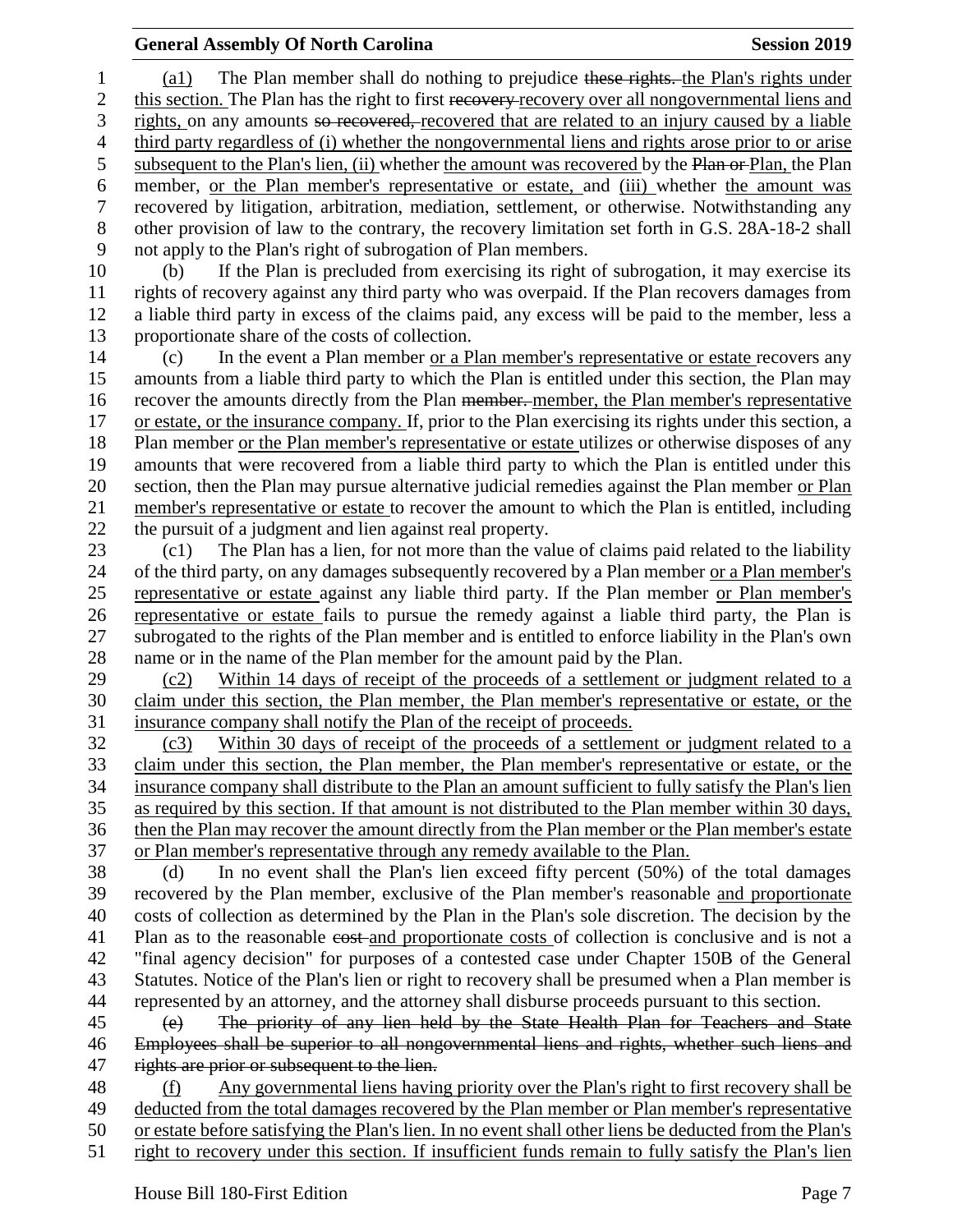|                | <b>General Assembly Of North Carolina</b><br><b>Session 2019</b>                                                                                                              |
|----------------|-------------------------------------------------------------------------------------------------------------------------------------------------------------------------------|
| 1              | after deducting the Plan member's or the Plan member's representative's or estate's costs of                                                                                  |
| $\overline{2}$ | collection and any priority liens from the total damages recovered, then the Plan shall be entitled                                                                           |
| 3              | to receive the remaining balance of the total damages recovered by the Plan member or Plan                                                                                    |
| $\overline{4}$ | member's representative or estate."                                                                                                                                           |
| 5              | <b>SECTION 6.(b)</b> This section is effective when it becomes law and applies to claims                                                                                      |
| 6              | brought by Plan members or Plan members' representatives or estates on or after that date, as                                                                                 |
| $\tau$         | well as liens arising on or after that date.                                                                                                                                  |
| 8              | <b>SECTION 7.(a)</b> G.S. 135-48.41 is amended by adding a new subsection to read:                                                                                            |
| 9              | If an employee or retiree withdraws his or her accumulated contributions and then<br>" $(l)$                                                                                  |
| 10             | later is reemployed as an employee, then the date of reemployment will be considered the first                                                                                |
| 11             | hired date for purposes of membership eligibility in the Plan. Any rights granted under this                                                                                  |
| 12             | Article relating to the hire date associated with the withdrawn contributions shall be void ab initio                                                                         |
| 13             | as a matter of law."                                                                                                                                                          |
| 14             | <b>SECTION 8.</b> G.S. 135-48.33(a) reads as rewritten:                                                                                                                       |
| 15             | The Board of Trustees must approve all Plan contracts in excess of five hundred<br>"(a)                                                                                       |
| 16             | thousand dollars (\$500,000), one million dollars (\$1,000,000) including contracts with an initial                                                                           |
| 17             | cost of less than five hundred thousand dollars (\$500,000), one million dollars (\$1,000,000), but                                                                           |
| 18             | that may exceed five hundred thousand dollars (\$500,000) one million dollars (\$1,000,000)                                                                                   |
| 19             | during the term of the contract."                                                                                                                                             |
| 20             | SECTION 9. G.S. 135-48.25 reads as rewritten:                                                                                                                                 |
| 21             | "§ 135-48.25. Rules.                                                                                                                                                          |
| 22             | The State Treasurer, in consultation with the Board of Trustees, may adopt rules to<br>(a)                                                                                    |
| 23             | implement this Article. The State Treasurer shall provide to all employing units, all health benefit                                                                          |
| 24             | representatives, all relevant health care providers affected by a rule, and to any other persons                                                                              |
| 25             | requesting a written description and approved by the State Treasurer written notice and an                                                                                    |
| 26             | opportunity to comment not later than 30 days prior to adopting, amending, or rescinding a rule,                                                                              |
| 27             | unless immediate adoption of the rule without notice is necessary in order to fully effectuate the                                                                            |
| 28             | purpose of the rule. Rules of the Board of Trustees shall remain in effect until amended or                                                                                   |
| 29             | repealed by the State Treasurer. The State Treasurer shall provide a written description of the                                                                               |
| 30             | rules adopted under this section to all employing units, all health benefit representatives, all                                                                              |
| 31             | relevant health care providers affected by a rule, and to any other persons requesting a written                                                                              |
| 32             | description and approved by the State Treasurer on a timely basis. Rules adopted by the State                                                                                 |
| 33             | Treasurer to implement this Article are not subject to Article 2A of Chapter 150B of the General<br>Statutes.                                                                 |
| 34<br>35       | (b)                                                                                                                                                                           |
| 36             | The State Treasurer shall provide at least 30 calendar days for interested parties to<br>comment prior to adopting, amending, or repealing a rule, unless immediate adoption, |
| 37             | amendment, or repealing of the rule without notice is necessary in order to fully effectuate the                                                                              |
| 38             | purpose of the rule. A rule remains in effect until amended or repealed by the State Treasurer.                                                                               |
| 39             | Upon request and in a timely manner, the State Treasurer shall provide a written description of a                                                                             |
| 40             | rule adopted under this section.                                                                                                                                              |
| 41             | Benefit booklets published by the Department of State Treasurer on its Web site shall<br>(c)                                                                                  |
| 42             | have the force and effect of rules for the applicable benefit year. This subsection applies, but is                                                                           |
| 43             | not limited in its application, to contested cases brought by employees, retired employees,                                                                                   |
| 44             | dependents of employees, and dependents of retired employees under Article 3 of Chapter 150B                                                                                  |
| 45             | of the General Statutes regarding (i) an eligibility, premium credit, or other enrollment-related                                                                             |
| 46             | determination made by the Plan or (ii) the administration of Plan benefit offerings and                                                                                       |
| 47             | exclusions."                                                                                                                                                                  |
| 48             | <b>SECTION 9.(b)</b> This section is effective when it becomes law and applies to rules                                                                                       |
| 49             | adopted on or after that date and contested cases brought on or after that date.                                                                                              |
| 50             | <b>SECTION 10.(a)</b> G.S. 135-48.22(3) is repealed.                                                                                                                          |
| 51             | <b>SECTION 10.(b)</b> G.S. 135-48.24 reads as rewritten:                                                                                                                      |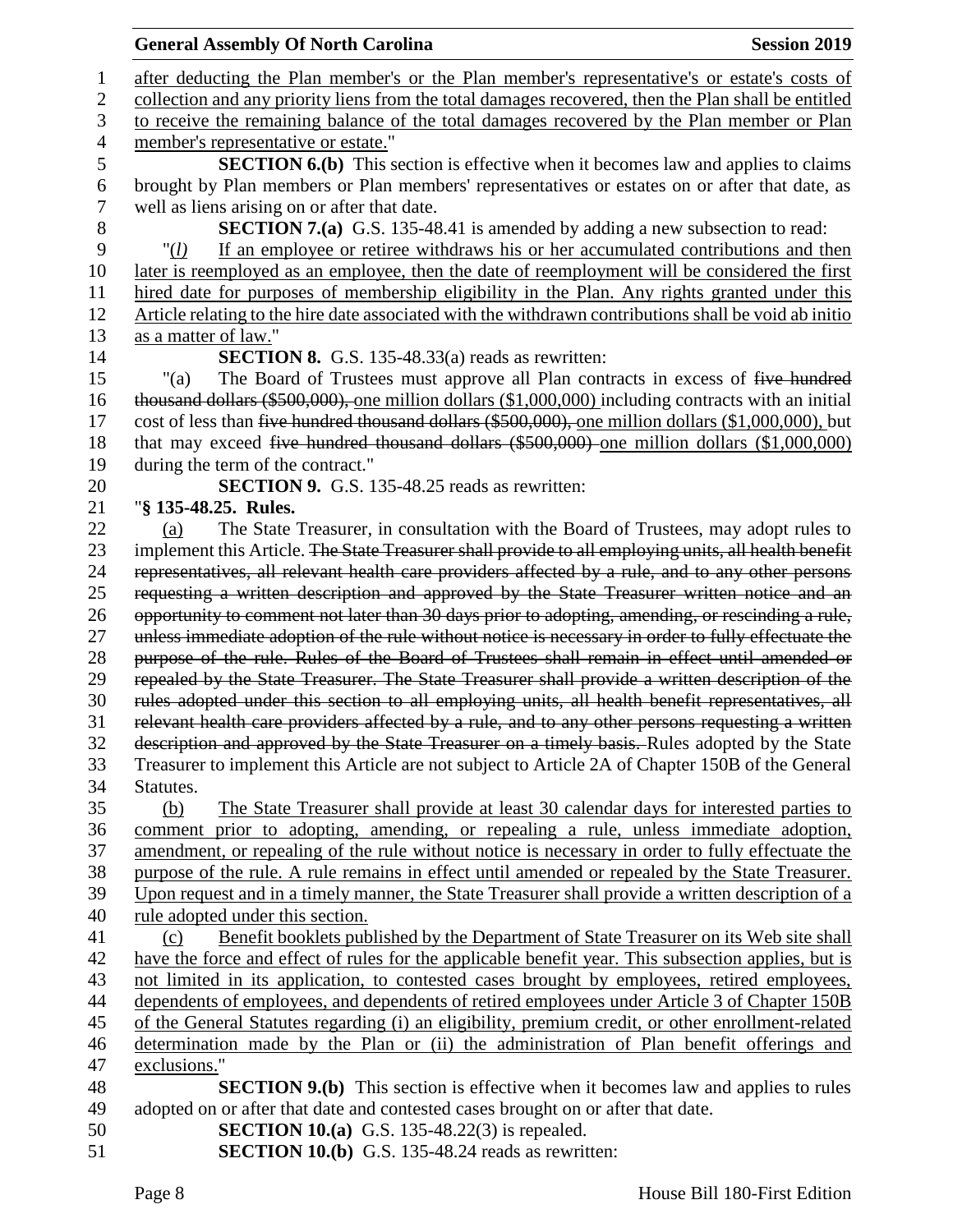### **General Assembly Of North Carolina Session 2019 Session 2019**

#### "**§ 135-48.24. Administrative review.**

 (a) If, after exhaustion of internal appeal handling as outlined in the contract with the Claims Processor any person is aggrieved, the Claims Processor shall bring the matter to the 4 attention of the Executive Administrator and Board of Trustees, which who shall promptly decide whether the subject matter of the appeal is a determination subject to external review under Part 4 of Article 50 of Chapter 58 of the General Statutes. The Executive Administrator and Board of Trustees shall inform the aggrieved person and the aggrieved person's provider of the decision and shall provide the aggrieved person notice of the aggrieved person's right to appeal that 9 decision as provided in this subsection. If the Executive Administrator and Board of Trustees 10 <del>decide</del> finds that the subject matter of the appeal is not a determination subject to external review, 11 then the Executive Administrator and Board of Trustees may make a binding decision on the 12 matter in accordance with procedures established by the Executive Administrator and Board of Trustees. The Executive Administrator and Board of Trustees shall provide a written summary of the decisions made pursuant to this section to all employing units, all health benefit representatives, all relevant health care providers affected by a decision, and to any other parties requesting a written summary and approved by the Executive Administrator and Board of 17 Trustees to receive a summary immediately following the issuance of a decision. Administrator. 18 A decision by the Executive Administrator and Board of Trustees that a matter raised on internal appeal is a determination subject to external review as provided in subsection (b) of this section may be contested by the aggrieved person under Chapter 150B of the General Statutes. The person contesting the decision may proceed with external review pending a decision in the contested case under Chapter 150B of the General Statutes.

 (b) The State Treasurer, in consultation with the Board of Trustees, shall adopt and implement utilization review and internal grievance procedures that are substantially equivalent to those required under G.S. 58-50-61 and G.S. 58-50-62. External review of determinations shall be conducted in accordance with Part 4 of Article 50 of Chapter 58 of the General Statutes. As used in this section, "determination" is a decision by the State Treasurer, or the Plan's designated utilization review organization administrated by or under contract with the Plan that an admission, availability of care, continued stay, or other health care service has been reviewed and, based upon information provided, does not meet the Plan's benefit offerings or requirements for medical necessity, appropriateness, health care setting, or level of care or effectiveness, and the requested service is therefore denied, reduced, or terminated."

**SECTION 10.(c)** G.S. 150B-1(e) reads as rewritten:

 "(e) Exemptions From Contested Case Provisions. – The contested case provisions of this Chapter apply to all agencies and all proceedings not expressly exempted from the Chapter. The contested case provisions of this Chapter do not apply to the following:

 … (13) The State Health Plan for Teachers and State Employees with respect to 39 determinations by the Executive Administrator and or the Board of Trustees, the Plan's designated utilization review organization, or a self-funded health maintenance organization under contract with the Plan that an admission, availability of care, continued stay, or other health care service has been reviewed and, based upon the information provided, does not meet the Plan's benefit offering or requirements for medical necessity, appropriateness, health care setting, or level of care or effectiveness, and the requested service is therefore denied, reduced, or terminated. …."

 **SECTION 10.(d)** This section is effective when it becomes law and applies to administrative reviews and appeals requested or filed on or after that date.

- **SECTION 11.(a)** G.S. 135-48.2(a) reads as rewritten:
- "**§ 135-48.2. Undertaking.**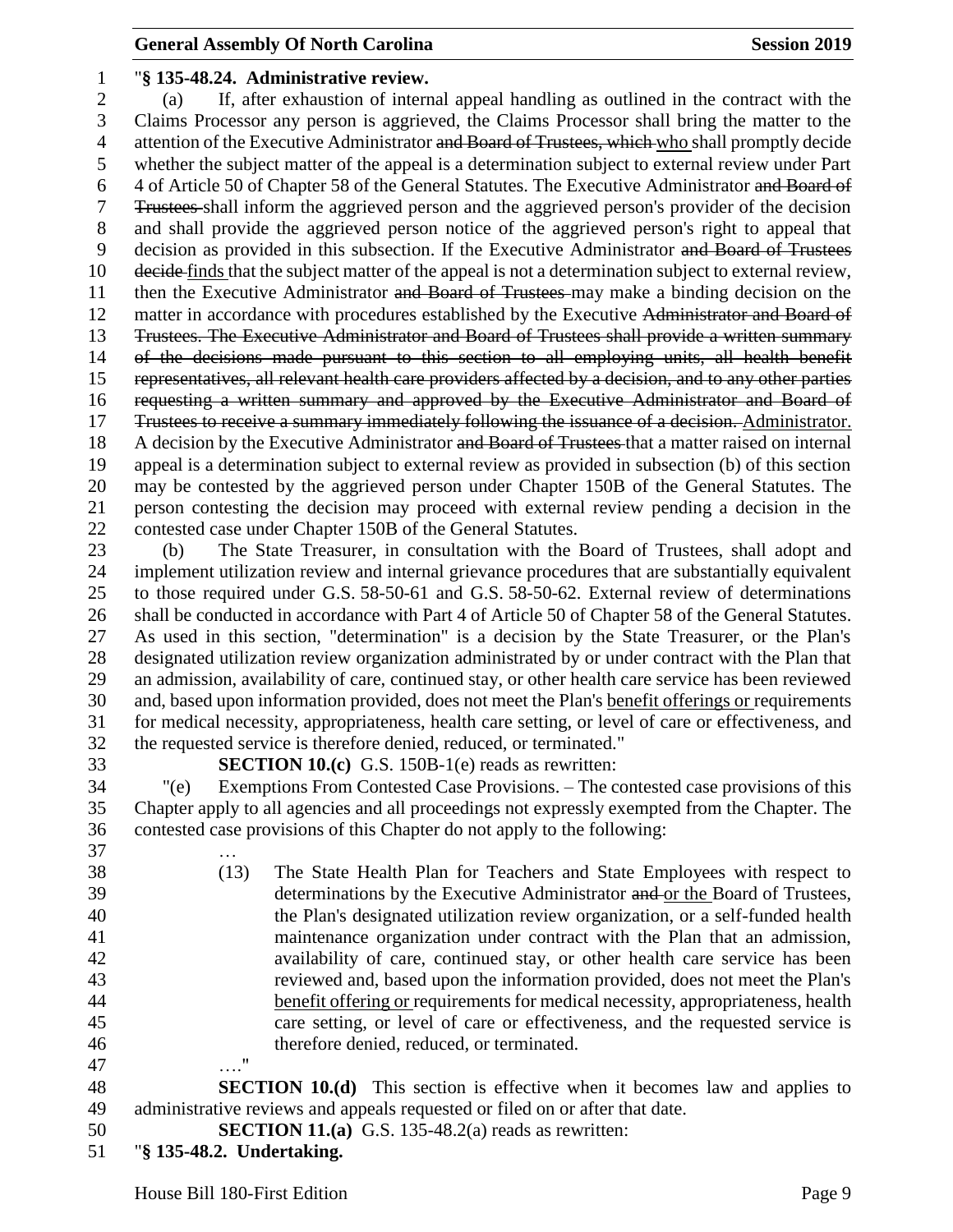# **General Assembly Of North Carolina Session 2019**

| 1              | The State of North Carolina undertakes to make available a State Health Plan<br>(a)                 |
|----------------|-----------------------------------------------------------------------------------------------------|
| $\overline{c}$ | (hereinafter called the "Plan") exclusively for the benefit of eligible employees, eligible retired |
| 3              | employees, and certain of their eligible dependents, which that will pay benefits in accordance     |
| $\overline{4}$ | with the terms of this Article. The Plan shall have all the powers and privileges of a corporation  |
| 5              | and shall be known as the State Health Plan for Teachers and State Employees. The State             |
| 6              | Treasurer, Executive Administrator, and Board of Trustees shall carry out their duties and          |
| $\tau$         | responsibilities as fiduciaries for the Plan. The Plan shall administer one or more group health    |
| $8\,$          | plans that are comprehensive in coverage. The State Treasurer may operate group plans as a          |
| 9              | preferred provider option, or health maintenance, point-of-service, or other organizational         |
| 10             | arrangement. The State Treasurer may also operate a flexible compensation plan for eligible         |
| 11             | employees, eligible retired employees, and certain of their eligible dependents, including dental   |
| 12             | and vision health benefit offerings paid for at full contribution by employees and retired          |
| 13             | employees."                                                                                         |
| 14             | <b>SECTION 11.(b)</b> G.S. 135-48.1(2b) reads as rewritten:                                         |
| 15             | Claim Payment Data. - Data fields within a Claims Data Feed that reflect the<br>" $(2b)$            |
| 16             | provider and the amount the provider billed for services provided to a Plan                         |
| 17             | member, the allowed amount applied to the claim by the Claims Processor,                            |
| 18             | and the amount paid by the Plan on the elaim. claim, and the rate negotiated                        |
| 19             | with or agreed to by the provider. The term "Claim Payment Data" includes                           |
| 20             | any document, material, or other work, whether tangible or electronic, that is                      |
| 21             | derived from, is based on, or reflects any of the foregoing data fields or                          |
| 22             | information contained therein. If the Claims Processor designates Claim                             |
| 23             | Payment Data as a trade secret, the Claim Payment Data shall be treated as a                        |
| 24             | trade secret as defined in G.S. $66-152(3)$ ."                                                      |
| 25             | <b>SECTION 11.(c)</b> G.S. 135-48.32 reads as rewritten:                                            |
| 26             | "§ 135-48.32. Contracts to provide benefits.                                                        |
| 27             | The Plan benefits shall be provided under contracts between the Plan and the claims<br>(a)          |
| 28             | processors selected by the Plan. The contracts necessarily will conform to applicable State law.    |
| 29             | Unless otherwise directed by the Plan, each Claims Processor shall provide the Plan<br>(b)          |
| 30             | with a Claims Data Feed, which includes all Claim Payment Data, at a frequency agreed to by         |
| 31             | the Plan and the Claims Processor. The frequency shall be no less than monthly. The Claims          |
| 32             | Processor is not-required to disclose Claim Payment Data that reflects rates negotiated with or     |
| 33             | agreed to by a noncontracted third party but, upon request, shall provide to the Plan sufficient    |
| 34             | documentation to support the payment of claims for which Claim Payment Data is withheld on          |
| 35             | such basis.provider.                                                                                |
| 36             | Any provision of any contract between a Claims Processor and a health care provider,<br>(c)         |
| 37             | subcontractor, or third party that would prevent or prohibit the Claims Processor from disclosing   |
| 38             | Claim Payment Data to the Plan, in accordance with this section, shall be void and unenforceable,   |
| 39             | but only to the extent the provision prevents and prohibits disclosure to the Plan.                 |
| 40             | The Plan may use and disclose Claim Payment Data solely for the purpose of<br>(d)                   |
| 41             | administering and operating the State Health Plan for Teachers and State Employees in               |
| 42             | accordance with G.S. 135-48.2 and the provisions of this Article. The Plan shall not make any       |
| 43             | use or disclosure of Claim Payment Data that would compromise the proprietary nature of the         |
| 44             | data or, as applicable, its status as a trade secret, or otherwise misappropriate the data.         |
| 45             | The Plan may not use a provider's Claim Payment Data to negotiate rates, fee<br>(e)                 |
| 46             | schedules, or other master charges with that provider or any other provider.                        |
| 47             | The Plan may disclose Claim Payment Data to a third party to use on the Plan's behalf<br>(f)        |
| 48             | as agreed upon between the Plan and the Claims Processor. The Plan must obtain the agreement        |
| 49             | of provide notice to the Claims Processor for each third party to whom the Plan seeks to disclose   |
| 50             | Claim Payment Data and for each use the third party will make of the data. The Plan may not         |
| 51             | disclose Claim Payment Data to any third party without first entering into a contract with the      |